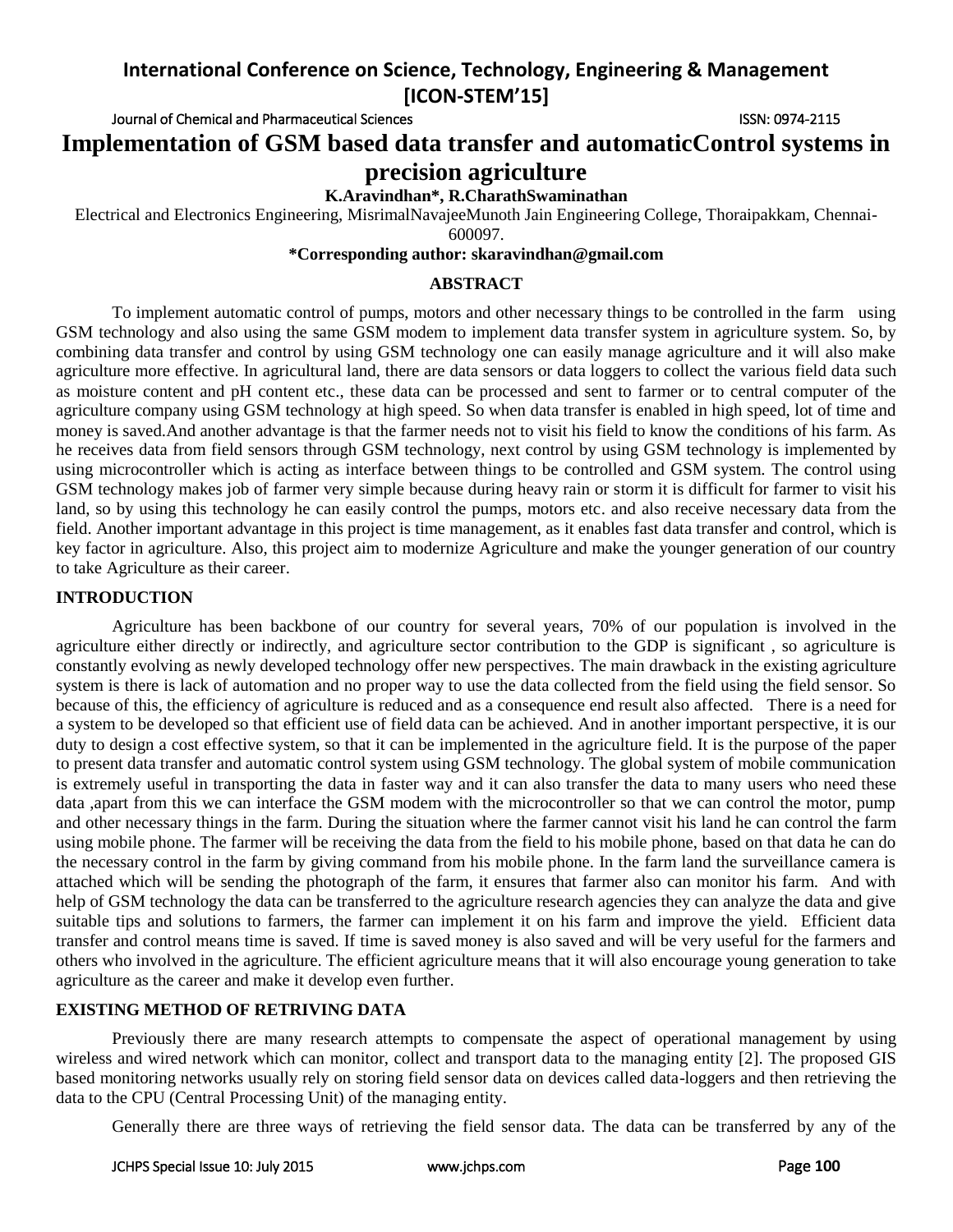# Journal of Chemical and Pharmaceutical Sciences **ISSN: 0974-2115** ISSN: 0974-2115

following ways (1) wired 2) wirelessly –data logger with spread spectrum radio the data, or the 3) operator physically travels to the monitored field and retrieves the sensor data by using an adjacent device like a hard disk, pen drive, flash USB memory stick or a PDA (Palm Digital Assistant). This paper presents a concept of an integrated system for data transfer and automatic control and applies in the agriculture. The system combines modern internet and mobile communication systems with GIS and remote sensing tools for enhanced farming [2]. In the rural agriculture, the data collected from the various field sensors are present for collection of the field data, the data may be originated from different location and data from the different field sensors may be of different format. So it is necessary to store all the data in one common system first. So that it can be accessed any time by the authorized person. Another difficulty faced is that huge amount of memory is needed for saving this data, which is also another difficulty faced in the existing crop management system. In most of the cased the farmer who is performing the agriculture mot owing the land, it is owned by wither land lord or other Business man. They are not getting any data from his field. And current methods also not ensure that the data is transferred to farmer, which means that the farmer cannot implement the automatic control in his farm.

## **PROPOSED METHOD**

Exploitation of the GSM technology in agriculture for data transfer and control is meant to shorten the time between the data acquisition and data processing. So with help of the data the landlords/research agencies can analyze the data for further process, the farmer who also will be receiving the data can implement the automatic control of ( motor, pump, weed removing machines), Using his mobile phone.





The block diagram shows in the agriculture land there are various kinds of field sensors such as Electro Chemical sensor- These are used to find the amount of chemical compounds of pesticides. Remote spectral sensing biosensors-These are used to capture images of farms which gives us the details of Spectrum wavelengths of the light absorbed from the farm. Soil and moisture sensor- These are used to detect the type of soils and amount of moisture in the farm. Water, ion sensor- These are used to detect the amount of water and its level with amount of potassium ions sensors- These are used to detect the volatile organic compounds produced in the agricultural farm. These measuring sensors collect various data's from the agriculture field, these data is stored and it is fed to the GSM system, and the GSM system will transmit these data to various technology such as farmers land owners government etc. The main advantage of GSM technology than other data transfer system is the GSM data transfer is faster among the all other data transfer data transfer system. So we have presented this. The microcontroller is connected to motors, other necessary things to be controlled through relay. For this kind of application any suitable microcontroller PIC, ARM, AVR varieties can be used. Based on our need any microcontroller can be used. After performing suitable operation, microcontroller will send message to farmer that motor has controlled successfully. In this system we also have implemented that if suppose a data has exceeded critical value, it will be processed and necessary control is automatically performed by microcontroller itself, this ensures that more reliable system. And automatic regulation is obtained.

Here in the below steps the process is explained

- Each modem has a unique number
- SMS is sent to this number from the mobile
- SMS received by modem is transferred to microcontroller with help of AT COMMAND
- SMS is transferred along with sender mobile number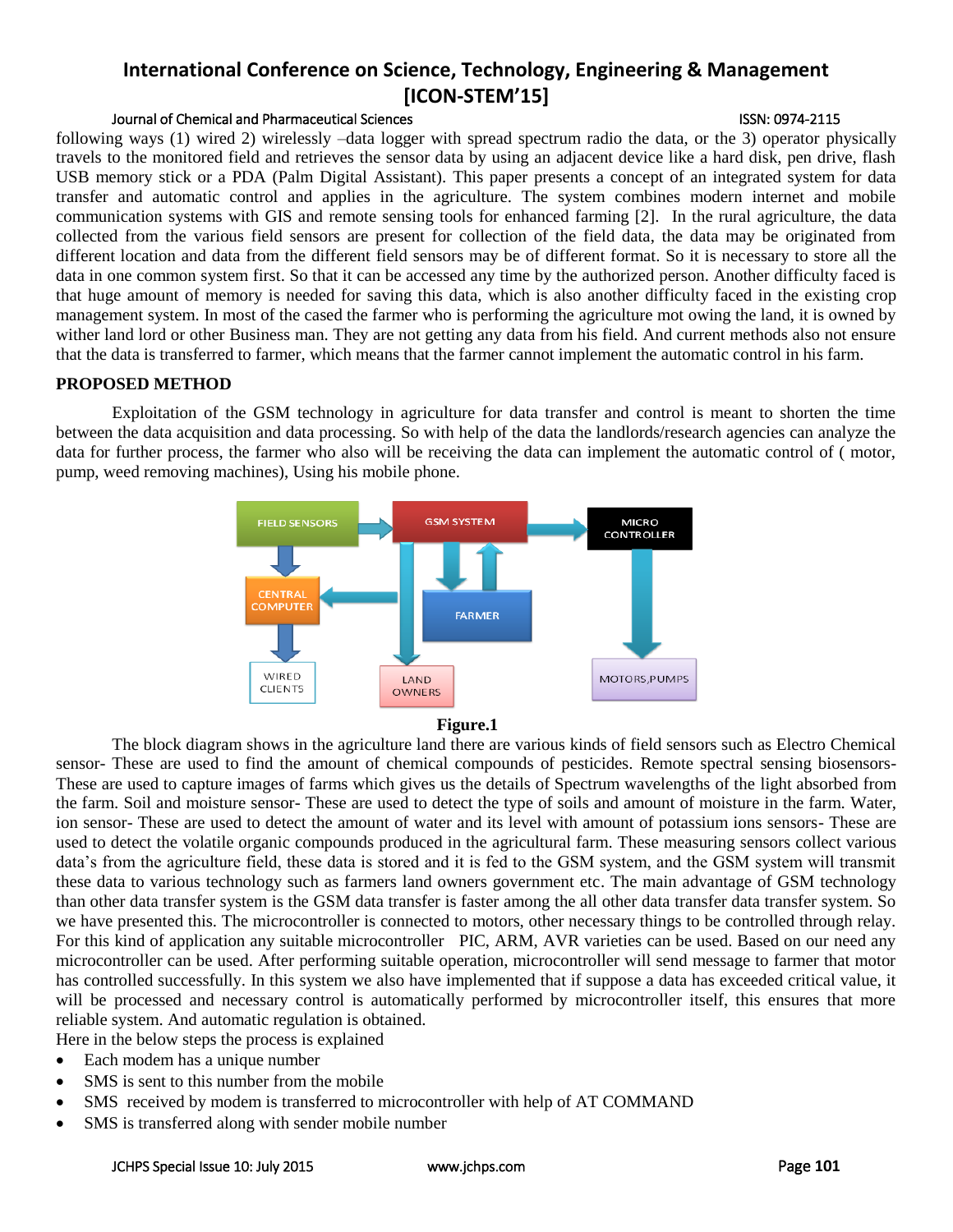### Journal of Chemical and Pharmaceutical Sciences **ISSN: 0974-2115** ISSN: 0974-2115

- And after verification, the microcontroller performs control of agriculture equipment
- The farmer receives the reply that necessary action is performed and again he also receives the new field data from data sensors.

### **Features of GSM technology**

- Mobile Frequency Range Rx : 925-960;
- Tx : 880-915
- Multiple Access Method : TDMA/FDM
- Modulation: GMSK (0.3 Gauss-Ian Filter)
- Channel Bit Rate: 270.833Kb

# **VALUES FROM VARIOUS SENSORS**

### **Table.1.Data collected through electrochemical sensors**

| <b>Pesticide Product</b>             | <b>Status</b>  | <b>Comments</b>                               |
|--------------------------------------|----------------|-----------------------------------------------|
| aluminum phosphide                   | 40 CFR 185.200 | Residues not to exceed 0.01 parts per million |
|                                      |                | (ppm) on vegetables, 0.1 ppm on other crops   |
| aluminum tris (Oethylphosphonate)    | 40 CFR 180.176 | For example, 3 ppm on tomatoes and 0.5 ppm    |
|                                      |                | on citrus                                     |
| basic copper carbonate in pears      | 40 CFR 185.136 | Tolerance of 3 ppm in pears                   |
| basic zinc sulfate                   | 40 CFR 180.244 | Tolerance of 30 ppm on peaches                |
| coordination product of zinc ion and | 40 CFR 180.176 | tolerances set on commodities such as apples  |
| maneb                                |                |                                               |

#### **Table.2.Multiple nutrient fertilizers (IN %)**

|         |                     | $P_2O$ | $\mathbf{r}$ $\sim$<br> |  |
|---------|---------------------|--------|-------------------------|--|
| $N-P-K$ | 14.5                | 11.J   | 20                      |  |
| $N-P$   | 16.0                | 27.4   | v.v                     |  |
| $N-K$   | $\overline{ }$<br>. |        | $\overline{Q}$          |  |
| $P-K$   |                     |        | 200                     |  |

## **Data through pH sensor:**

**Measuring Range:** 0 to 14.00 pH **Sensitivity**: 0.002 pH

**Stability:** 0.02 pH per 24 hours, non-cumulative

**Wetted Materials:** PEEK, ceramic, titanium, glass, Viton, EDPM (optional: 316 stainless steel with 316SS body) **Temperature Compensation:** Pt1000 RTD

**Sensor Cable 6 Conductor:** (5 are used) plus 2 shields, 15 feet (4.6 meters) length standard

**Temperature Range:-**5 to +95 °C (23 to 203 °F)

**Strength and other important aspects:** It is very much essential to analyze the newly developed technology on various aspects such as strength, opportunity, environmental, and social aspect. On basis of these analysis, whether the newly developed crop management by using data transfer and control using GSM technology is feasible to replace existing crop management system.

**Strengths:** High speed upload/download of field data ,and automatic control system means that workload of the farmer is reduced and efficiency of agriculture is increased and another main advantage of the system is that it is highly reliable, and utilization of this system by farmer is simple because most of the people using cell phone in current era.

**Opportunities:** The newly developed technology will always have a great scope in the Indian, especially agriculture oriented country like India, if correct marketing strategy is followed.

**Environmental aspect:** In agriculture if excess fertilizer or pesticide is used it is harmful for the crops and affects the quality of vegetation, which means that we the people who consume those will also will be affected. If this system is implemented the above difficulty will be removed because, we can keep control of amount of these chemicals used. So by implementing this system it will have good environmental impact. And another important advantage is with help of GSM technology the data can be transferred to the agriculture research agencies they can analyze the data and give suitable tips